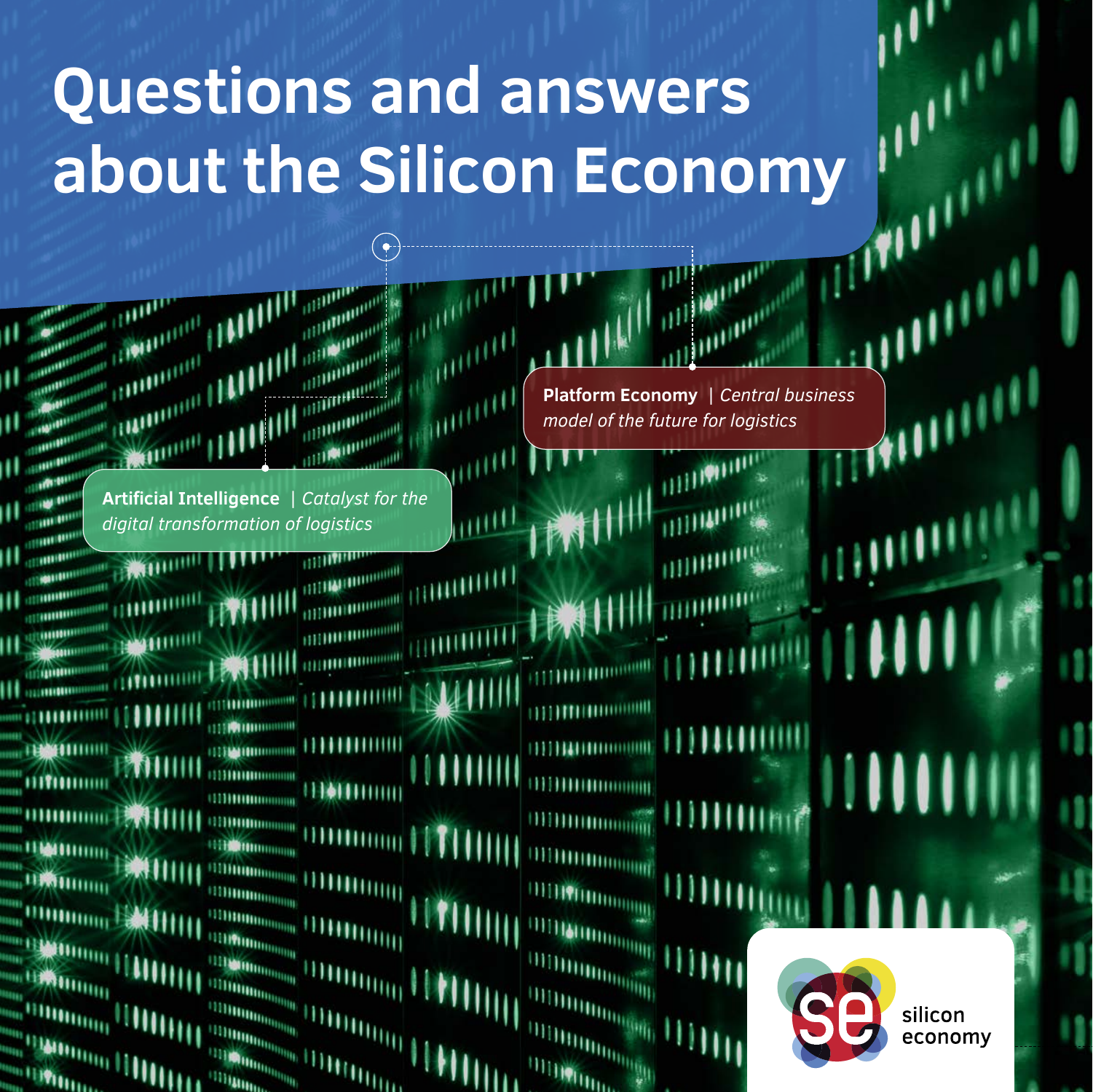#### **What is the Silicon Economy?**

The Silicon Economy – a project at the Fraunhofer Institute for Material Flow and Logistics IML supported by the German logistics industry – will help a decentral and open platform economy in Germany and Europe to achieve a breakthrough as an alternative approach to Silicon Valley. Silicon Valley stands for the platform economy in the B2C sector which still has relatively simple business models. The Silicon Economy, however, is the B2B platform economy with AI-driven processes. It is therefore both an open and federal ecosystem for artificial intelligence.

#### **Why do we need the Silicon Economy?**

Today, individual companies on their own are not in a position to develop solutions for the platform economy of the future in a fast and agile way. The approach of the Silicon Economy is therefore decentral, federal and mutual. In this way, logistics companies have the opportunity to use new technologies internationally, to organize their processes more efficiently, flexibly and resiliently and to develop new business models.

#### **How is the Silicon Economy being implemented?**

At Fraunhofer IML, with support from the logistics industry, the Silicon Economy is being driven ahead in two large implementation projects. One of these is the »Silicon Economy Logistics Ecosystem«, the other is »Blockchain Europe«, a project to establish the European Blockchain Institute in North-Rhine Westphalia (NRW). In both implementation projects, functional and platform components are being created for specific applications as part of numerous agile developments.

### **What does the technical concept of the Silicon Economy look like?**

The basis of the Silicon Economy is generally open source. Software and hardware components from the implementation projects are published in a library (»Repository«). Each company can use these open source components to map its own business model or work on the corresponding standards. An organization is currently being established that will coordinate

2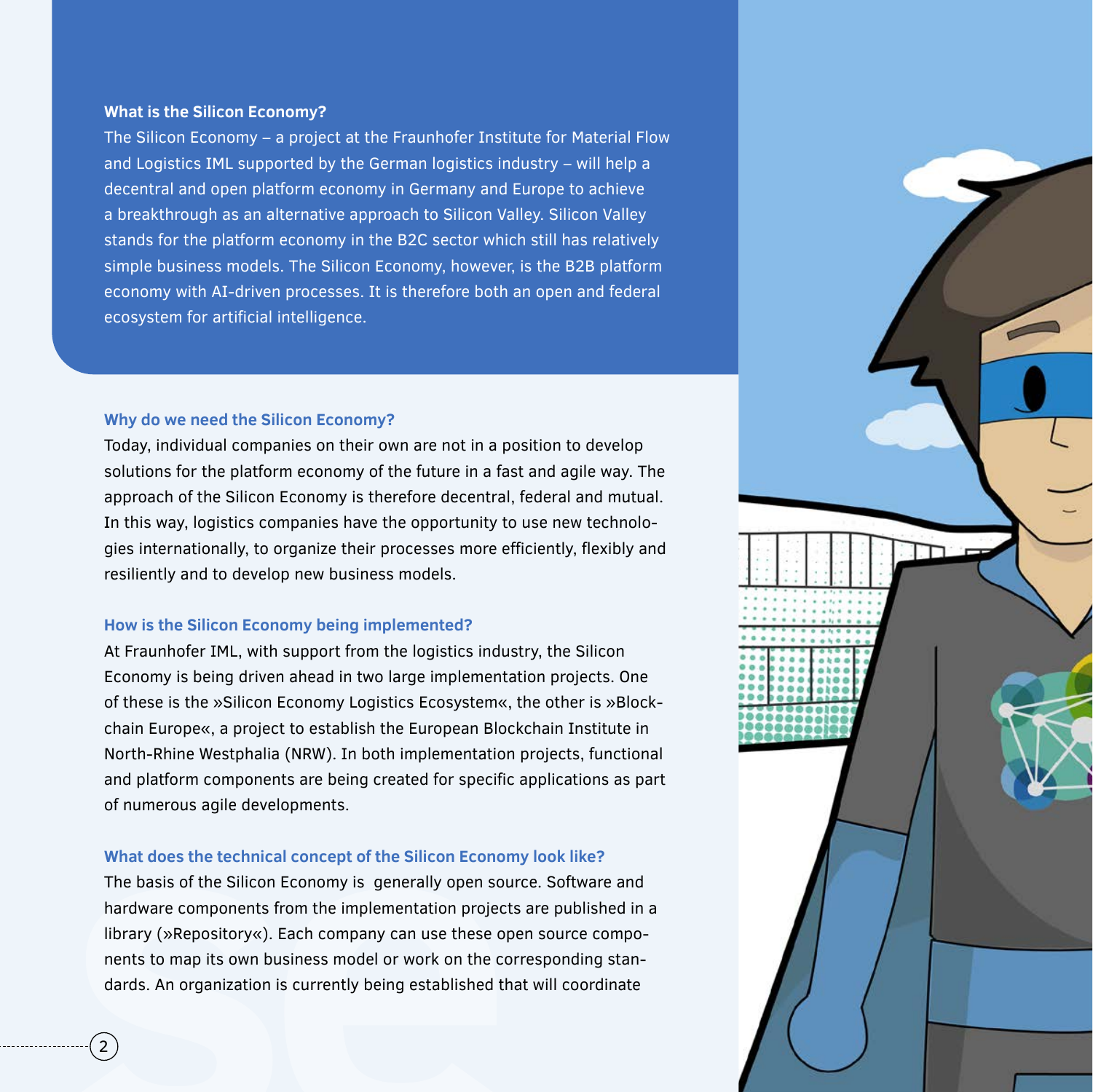»LedgerMan« is a campaigner for »Blockchain Europe«, a Silicon Economy implementation project.



and control the involvement of the industry and future developments of the Silicon Economy and make it available for companies beyond the implementation projects.

#### **Who can take part in the Silicon Economy?**

It is very easy for companies to participate in the Silicon Economy. Any company can download components and set up its own business model on it. This is a unique opportunity that will set standards and be disruptive at the same time.

## **What benefits does the Silicon Economy offer for companies?**

The goal is to ensure that each company – whether it is a corporation, an SME or a start-up – can maintain sovereignty and control over its data in the Silicon Economy and does not need to be afraid of revealing its business model, surrendering its data or being infiltrated.

**What is the significance of International Data Spaces and Gaia-X?**  In highly distributed and federal ecosystems like the Silicon Economy, data spaces are needed in which data can be traded and exchanged in a secure and sovereign way. International Data Spaces is an initiative aiming at creating a secure, cross-domain data space that enables companies of all sizes and from different industries to manage their data assets in a sovereign way. Gaia-X is a project to establish a high-performance and competitive, secure and trustworthy data infrastructure for Europe. Both projects meet companies' requirements for data protection and data sovereignty as they are understood in Germany and Europe. Logistics is an important use case for both initiatives.